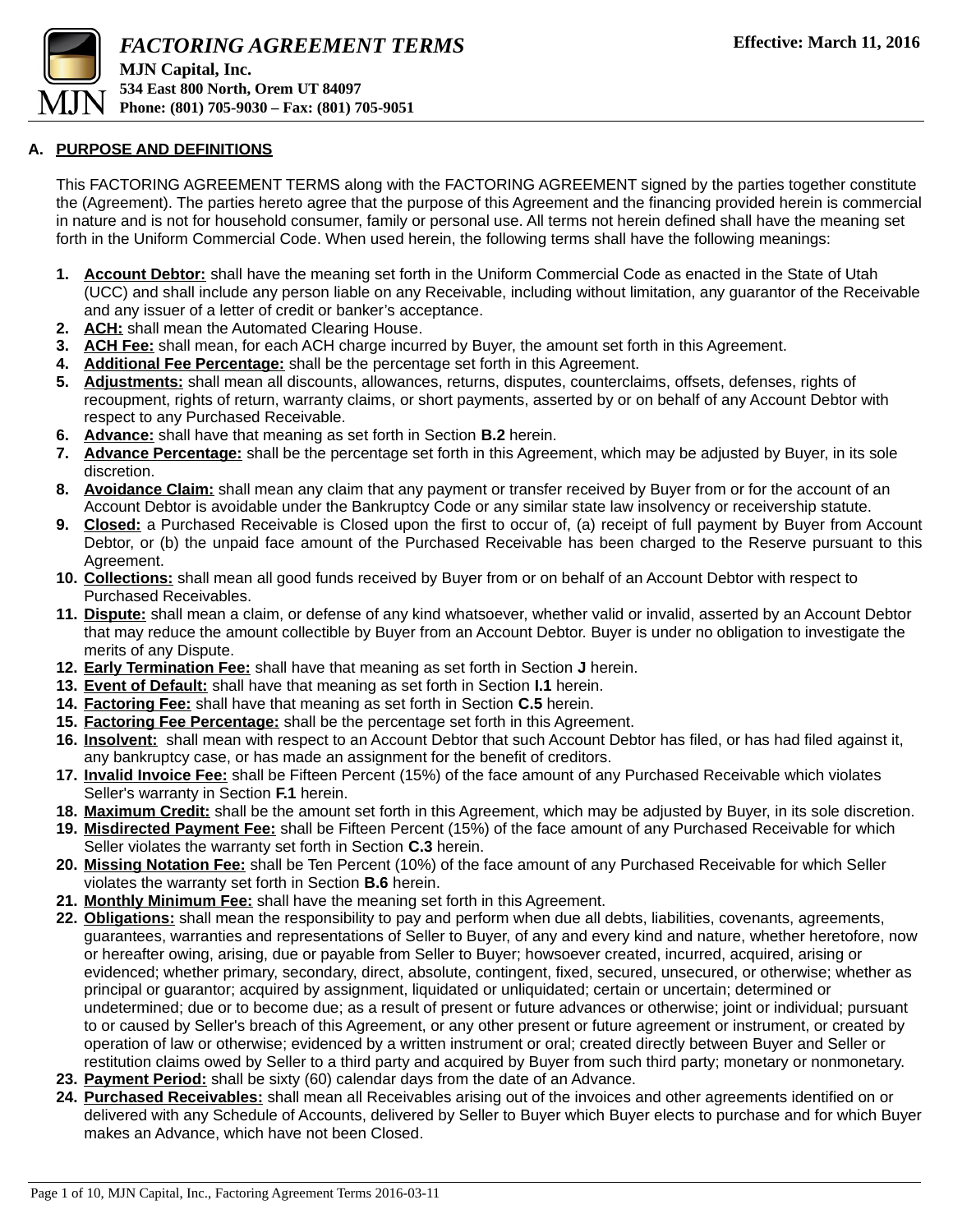- **25. Receivable(s):** shall mean accounts, chattel paper, instruments, contract rights, documents, general intangibles, letters of credit, drafts, banker's acceptances, and rights to payment, and all proceeds thereof.
- **26. Reconciliation Period:** shall, unless otherwise notified by Buyer to Seller, mean a monthly calendar period.
- **27. Repurchased Receivable:** shall refer to a Purchased Receivable which the Seller has become obligated to repurchase under Section **D** herein.
- **28. Reserve:** is a bookkeeping account on the books of Buyer representing, (a) an unpaid portion of the purchase price paid for a Purchased Receivable, and (b) cash reserves on Closed Purchased Receivables which Seller has pledged to Buyer as security and Buyer has maintained to ensure Seller's performance under this Agreement.
- **29. Returned Check Fee:** Seller shall pay to Buyer a fee in the amount set forth in this Agreement in the event a notice is received of a returned check for any payment processed on behalf of Seller.
- **30. Schedule of Accounts:** a form acceptable to Buyer from time to time wherein Seller lists such of its Receivables which it requests that Buyer purchase under the terms of this Agreement.
- **31. Serviced Account:** A Receivable that is not purchased by Buyer, but which invoice and other documentation evidencing said Receivable is forwarded by Buyer, on behalf of Seller, to the Account Debtor for payment.
- **32. Serviced Account Fee:** A fee charged for the processing of a Serviced Account.
- **33. Set Up Fee:** A fee collected on or before Buyer first purchases any Receivable from Seller, which is set forth in this Agreement.
- **34. Wire Fee:** shall be the amount set forth in this Agreement for each wire charge incurred by Buyer.

# **B. PURCHASE AND SALE OF RECEIVABLES**

- **1. Acceptance of Receivables:** Seller shall offer to sell to Buyer as absolute owner, with full recourse, all of Seller's Receivables. Seller shall list its Receivables on a Schedule of Accounts, and at least weekly, transmit to Buyer the Schedule of Accounts along with the original invoice if required by the Account Debtor or in the Buyer's discretion, rate confirmation if applicable, original signed Bill of Lading, and other such documentation which support and evidence the Receivables as the Account Debtor may require and Buyer may request. For each Receivable submitted to Buyer for purchase, Seller shall notify Buyer of the following: (a) whether Seller has received an advance directly from the Account Debtor relating to the Receivable; (b) whether the Receivable relates to truck ordered not used fees, detention fees, or charges and fees other than line haul charges; and (c) whether there is a Dispute relating to the Receivable. Seller appoints Buyer to act as its sole factor, and agrees not to factor receivables through any other company during the Term of this Agreement. Buyer shall have no obligation to purchase any Receivable from Seller.
- **2. Advance:** For each Receivable Buyer elects to purchase from Seller, Buyer may, in its sole discretion, advance monies against the purchase price of said Receivable, in an amount up to the Advance Percentage multiplied by the face amount of the Receivable, or a lesser amount as Buyer, in its sole discretion determines, said payment referred to herein as the Advance. Buyer may deduct and set off from an Advance all of its fees and costs which are due and payable relating to any Receivable. These fees and costs include, but are not limited to, Factoring Fees, ACH Fees, Wire Fees, Returned Check Fees, Repurchased Receivables, Adjustments and other fees and costs comprising Seller's Obligations under this Agreement. The purchase price of any Purchased Receivable shall be the sum of the Advance plus the Reserve established by Buyer for said Receivable. The aggregate amount of all outstanding Advances shall not at any time exceed the Maximum Credit. Seller shall not request and Buyer shall not make an Advance that would cause the resulting total of all Advances to exceed the forgoing limitation, and Seller will immediately repay to Buyer the amount of such excess Advances.
- **3. ACH Authorization:** In order to facilitate the purchase of Receivables and satisfy any of the Obligations under this Agreement, Seller irrevocably authorizes Buyer to initiate debits or credits through the ACH or any other wire transfer system in effect.
- **4. Effectiveness of Sale to Buyer:** Effective upon Buyer's payment of an Advance, and in consideration of the covenants of this Agreement, Seller will have absolutely sold, transferred and assigned to Buyer, all of Seller's right, title and interest in and to each Purchased Receivable and all proceeds thereof.
- **5. Establishment of a Reserve:** For each Purchased Receivable that has not been Closed, Buyer shall set aside in the Reserve an amount equal to the difference between 100% of the face amount of the Purchased Receivable and the Advance. The Reserve shall not be a segregated fund. Buyer's maintenance of the Reserve shall not vest the Seller with any right, title, or interest therein as it is understood that the Reserve is set up as security to pay the Obligations of Seller. Buyer may change the percentage of the Reserve amount at any time in its sole discretion without notice to Seller. Funds in the Reserve shall be released upon Buyer's discretion.
- **6. Missing Notation Fee:** Each invoice submitted by Seller to Buyer, which evidences a Purchased Receivable, shall bear a notice, in form satisfactory to Buyer, that it has been sold and assigned to and is payable only to Buyer. Seller's failure to include such notice on the invoice shall result in the payment of the Missing Notation Fee as liquidated damages, as such damages shall be difficult to calculate or ascertain.
- **7. Serviced Account:** Any Account that is not purchased by Buyer shall be deemed a Serviced Account and shall, at Buyer's option, either be (i) returned to Seller, or (ii) forwarded by Buyer to the respective Account Debtor for payment.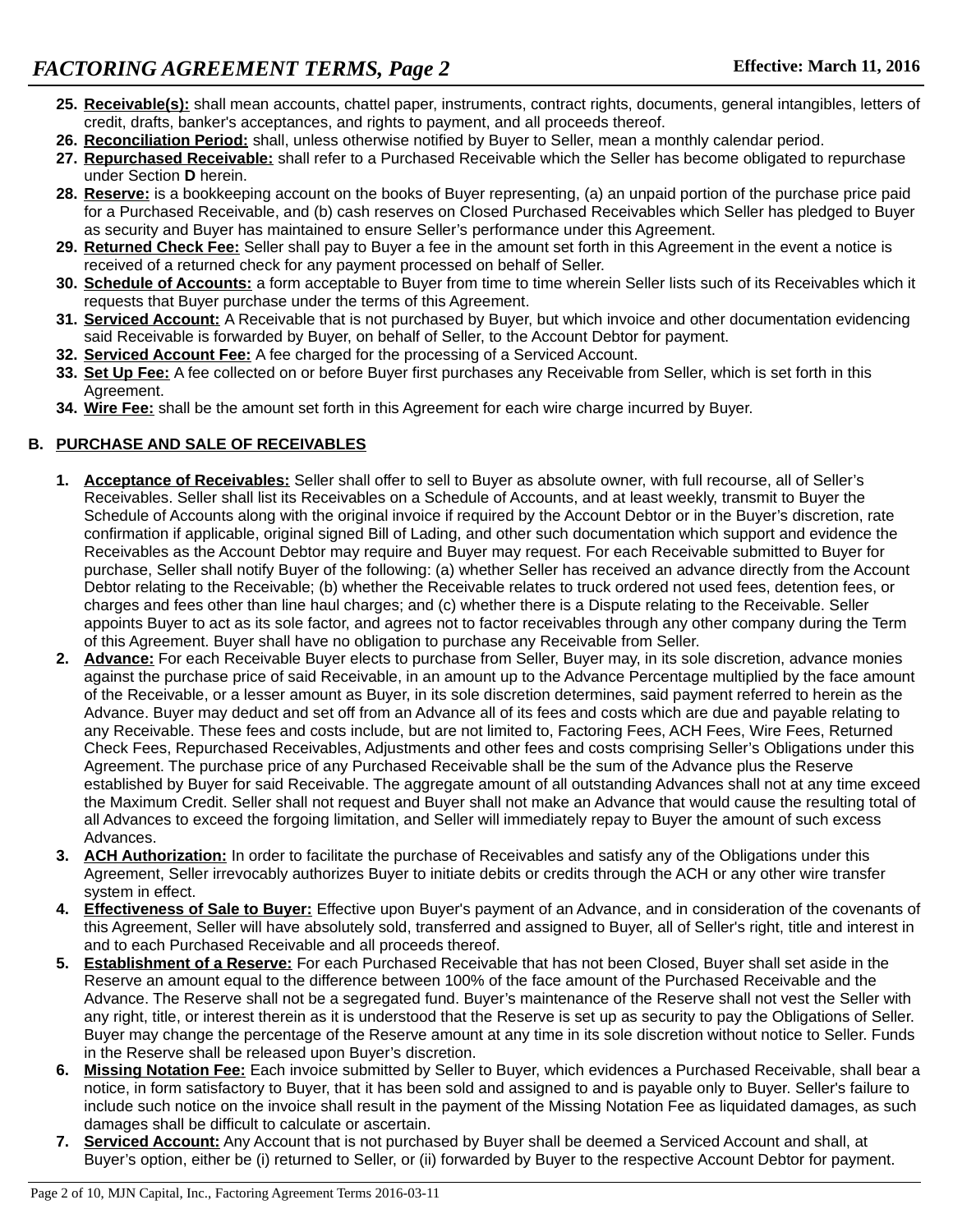When Buyer generates an invoice for a Serviced Account on behalf of Seller and forwards the invoice to the Account Debtor or back to Seller, Seller shall pay Buyer a Serviced Account Fee for each invoice so generated, with said fee being charged to Seller's Reserve Account or deducted from future funding proceeds. Purchaser is under no obligation to collect or otherwise manage a Serviced Account.

## **C. COLLECTIONS, CHARGES, AND REMITTANCES**

- **1. Accounting:** Seller shall immediately upon sale of Receivables to Buyer, make proper entries on its books and records disclosing the sale thereof to Buyer. Buyer shall prepare and send to Seller, or post online, within 15 days from the close of business for each calendar month, an accounting of the transactions for that calendar month, including the amount of all Purchased Receivables, all Collections, Adjustments, Factoring Fees, and other fees and charges. The accounting shall be deemed correct and become a statement of Seller's account unless Seller makes written objection to Buyer within thirty (30) days after the date Buyer mails or posts online the accounting to Seller.
- **2. Audit Fees:** Upon request Seller shall periodically furnish Buyer with statements showing Sellers's financial condition and the results of Sellers's operations. Buyer, or its designee, may at any time, inspect the Collateral, and have access to, audit, and make extracts from, all of Sellers's records, files and books of account, and Buyer may charge Seller's account with the reasonable costs, fees or expenses incurred in connection therewith (Audit Fees), the reasonableness of said charges solely determined by Buyer. All Audit Fees shall become immediately due and payable to Buyer when they are incurred.
- **3. Collections:** All Collections will go directly to Buyer and Buyer shall apply all Collections to Seller's Obligations hereunder in such order and manner as Buyer may determine in its sole discretion. Seller will hold in trust and safekeeping, as the sole property of Buyer, and immediately turn over to Buyer, in identical form received, any payment on a Purchased Receivable, or Receivable assigned to Buyer under this Agreement, that comes into Seller's possession. In the event Seller comes into possession of a remittance comprising payments of both a Purchased Receivable and a Receivable which has not been purchased by Buyer, Seller shall hold same in accordance with the provisions set forth above and immediately turn same over to Buyer, in identical form received. Upon collection of such item and provided there is no Event of Default, Buyer shall remit to Seller its portion thereof. Seller's failure to comply with its duties under this Section shall result in the imposition of the Misdirected Payment Fee as liquidated damages, as such damages shall be difficult to calculate or ascertain. Seller agrees to indemnify and save Buyer harmless from and against any and all claims, loss, costs and expenses caused by or arising out of the Receivables or any attempt by Buyer to collect same or resolve any Dispute. Any monies received by Buyer from an unknown origin will be held until Buyer can determine its proper disposition.
- **4. Crediting of Payments:** For purposes of determining availability under this Agreement, payments on Purchased Receivables and other payments with respect to the collateral and Obligations will be credited to the Purchased Receivables of Seller upon the date of Buyer's receipt of advice from Buyer's bank that such payments have been credited to Buyer's account or in the case of payments received directly in kind by Buyer, upon the date of Buyer's deposit thereof at Buyer's bank, subject in either case to final payment and collection. Solely for the purpose of calculating fees under this Agreement, payments on Purchased Receivables and other payments with respect to collateral and Obligations shall be deemed received by Buyer three (3) business days after the date of Buyer's receipt of advice from Buyer's bank that such payments have been credited to Buyer's account or in the case of payments received directly in kind by Buyer, three (3) business days after the date of Buyer's deposit thereof at Buyer's bank, subject in either case to final payment and collection.
- **5. Factoring Fee:** For each Purchased Receivable, Seller shall pay to Buyer a factoring fee (Factoring Fee) equal to the sum of: (a) an amount equal to the Factoring Fee Percentage multiplied by the face value of the Purchased Receivable; and (b) if the Purchased Receivable is not paid in full within thirty (30) days from the date it is first purchase by Buyer, for each fifteen (15) day period or partial fifteen day period thereafter, an amount equal to the Additional Fee Percentage multiplied by the face value of the Purchased Receivable, until it is paid in full, repurchased by Seller or written off by Buyer. Notwithstanding the preceding, if the Factoring Fee is less than the Minimum Factoring Fee, then Seller shall pay to Buyer the Minimum Factoring Fee in place of the Factoring Fee for said Purchased Receivable.
- **6. Invalid Invoice Fee:** Seller shall pay Buyer the Invalid Invoice Fee immediately upon its accrual.
- **7. Misdirected Payment Fee:** Seller shall pay Buyer the Misdirected Payment Fee immediately upon its accrual.
- **8. Missing Notation Fee:** Seller shall pay Buyer the Missing Notation Fee immediately upon its accrual.
- **9. Monthly Minimum Fee:** Buyer would not have entered into this Agreement and agreed to provide Seller with the factoring arrangements hereunder unless Seller guaranteed Buyer that the Factoring Fees paid to Buyer in each month would equal or exceed the Monthly Minimum Fee. In the event the Factoring Fees paid during any month is less than the Monthly Minimum Fee, then Seller shall pay to Buyer the amount of any deficiency (the Supplemental Fee), which shall be in addition to any other fees payable under this Agreement. The Supplemental Fee, if any, for any month shall be calculated and due and payable on the first business day of the succeeding month and shall be payable for each month during the current Term of this Agreement regardless of whether this Agreement is terminated prior to the expiration of the then current Term.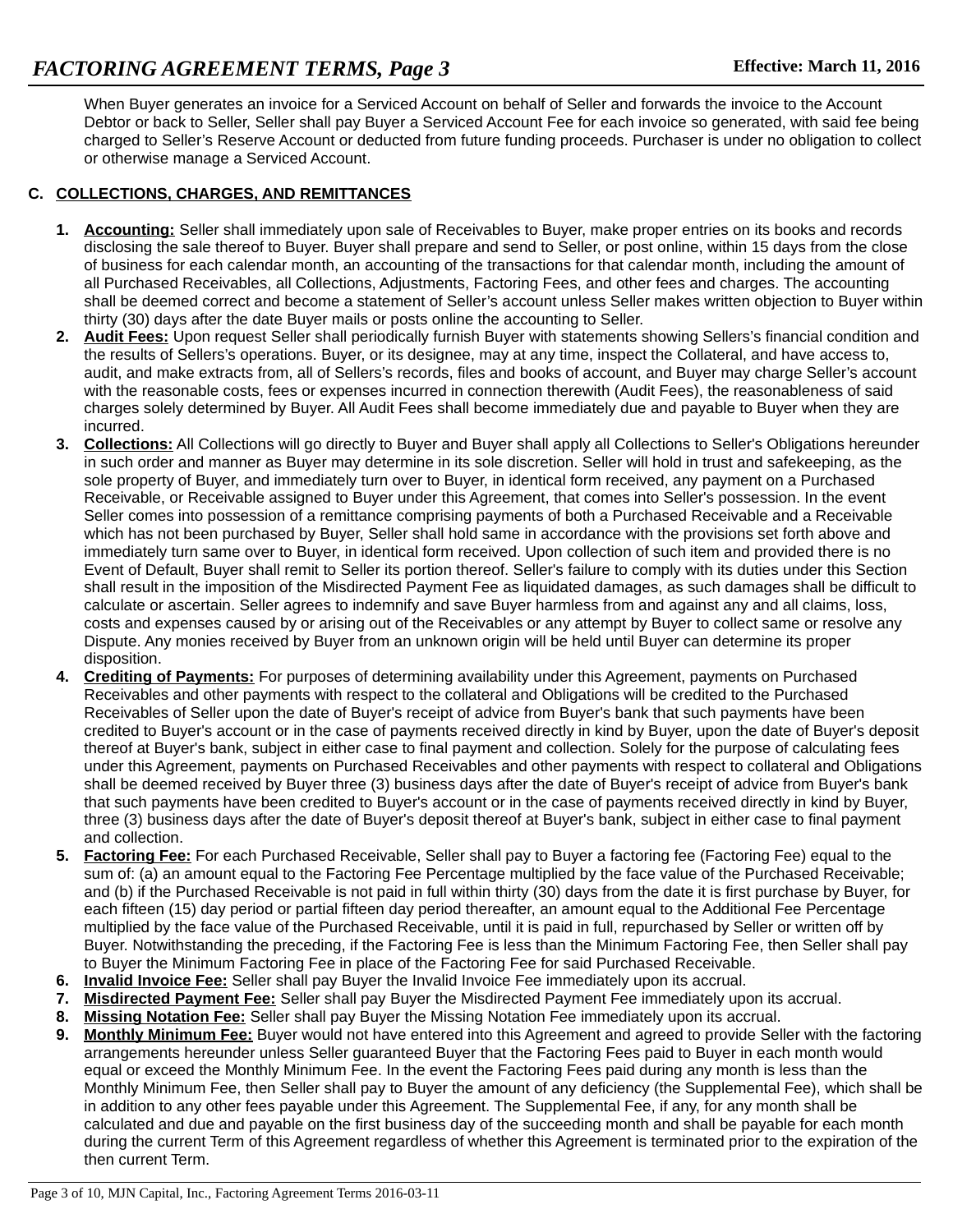## **D. SELLER'S AGREEMENT TO REPURCHASE**

Seller agrees to pay to Buyer upon demand, and repurchase in the full face amount, or any unpaid portion thereof, any Purchased Receivable:

- **1.** Which remains unpaid for the Payment Period; or
- **2.** With respect to which there has been any breach of warranty or representation set forth in Section **F** herein or any breach of any covenant contained in this Agreement; or
- **3.** With respect to which the Account Debtor asserts any Dispute, regardless of merit.

# **E. POWER OF ATTORNEY**

Seller grants to Buyer an irrevocable power of attorney coupled with an interest authorizing and permitting Buyer (acting through any of its employees, attorneys or agents) at any time, at its option but without obligation, with or without notice to Seller, and at Seller's sole expense, to do any or all of the following, in Seller's name or otherwise: (a) Execute on behalf of Seller any document that Buyer may, in its sole discretion, deem advisable in order to perfect, maintain or improve Buyer's security interests in the Collateral or other real or personal property intended to constitute Collateral, or in order to exercise a right of Seller or Buyer, or in order to fully consummate all the transactions contemplated under this Agreement, and all other present and future agreements; (b) At any time after the occurrence of an Event of Default, execute on behalf of Seller any document exercising, transferring or assigning any option to purchase, sell or otherwise dispose of or to lease (as lessor or lessee) any real or personal property; (c) Execute on behalf of Seller, any invoices relating to any Receivable, any draft against any Account Debtor and any notice to any Account Debtor, any proof of claim in bankruptcy, voting rights in any bankruptcy case, any Notice of Lien, claim of mechanic's, material man's or other lien, or assignment of satisfaction of mechanic's, material man's or other lien; (d) Take control in any manner of any cash or non-cash items of payment or proceeds of Collateral; endorse the name of Seller upon any instruments, notes, acceptances, checks, drafts, money orders, bills of lading, freight bills, chattel paper or other documents, evidence of payment or Collateral that may come into Buyer's possession; (e) Upon the occurrence of any Event of Default, to receive and open all mail addressed to Seller; and, in the exercise of such right, Buyer shall have the right, in the name of Seller, to notify the Post Office authorities to change the address for the delivery of mail addressed to Seller to such other address as Buyer may designate including, but not limited to, Buyer's own address; Buyer shall turn over to Seller all of such mail not relating to the Collateral; such right to redirect mail granted to Buyer is irrevocable and Seller shall not have the right to notify the Post Office to change the address for delivery after Buyer has exercised such right; (f) Upon the occurrence of any Event of Default, to direct any financial institution which is a participant with Buyer in extensions of credit to or for the benefit of Seller, or which is the institution with which any deposit account is maintained, to pay to Buyer all monies on deposit by Seller with said financial institution which are payable by said financial institution to Seller, regardless of any loss of interest, charge or penalty as a result of payment before maturity; (g) Endorse all checks and other forms of remittances received by Buyer "Pay to the Order of MJN Services, Inc.", or in such other manner as Buyer may designate; (h) Pay, contest or settle any lien, charge, encumbrance, security interest and adverse claim in or to any of the Collateral, or any judgment based thereon, or otherwise take any action to terminate or discharge the same; (i) Grant extensions of time to pay, compromise claims and settle Receivables and the like for less than face value and execute all releases and other documents in connection therewith; (j) Pay any sums required on account of Seller's taxes or to secure the release of any liens therefore, or both; (k) Settle and adjust, and give releases of, any insurance claim that relates to any of the Collateral and obtain payment therefore, and make all determinations and decisions with respect to any such policy of insurance and endorse Seller's name on any check, draft, instrument or other item of payment or the proceeds of such policies of insurance; (l) Instruct any accountant or other third party having custody or control of any books or records belonging to, or relating to, Seller to give Buyer the same rights of access and other rights, with respect thereto as Buyer has under Section **F.2.i** of this Agreement; and (m) Take any action or pay any sum required of Seller pursuant to this Agreement, and any other present or future agreements. Any and all sums paid and any and all costs, expenses, liabilities, obligations and attorneys' fees incurred by Buyer with respect to the foregoing shall be added to and become part of the Obligations and shall be payable on demand. In no event shall Buyer's rights under the foregoing power of attorney or any of Buyer's other rights under this Agreement be deemed to indicate that Buyer *is* in control of the business management of properties of Seller.

# **F. SELLER'S WARRANTIES, REPRESENTATIONS AND COVENANTS**

- **1. Receivables, Warranties, Representations and Covenants:** To induce Buyer to buy Receivables and to render its services to Seller, and with full knowledge that the truth and accuracy of the following are being relied upon by the Buyer in determining whether to accept Receivables as Purchased Receivables, Seller represents, warrants, covenants and agrees, with respect to each Schedule of Accounts delivered to Buyer and each Receivable described therein, that:Seller is the absolute owner of each Receivable set forth in the Schedule of Accounts and has full legal right to sell, transfer and assign such Receivables;
	- **a.** The correct face amount of each Receivable is as set forth in the Schedule of Accounts and is not in Dispute;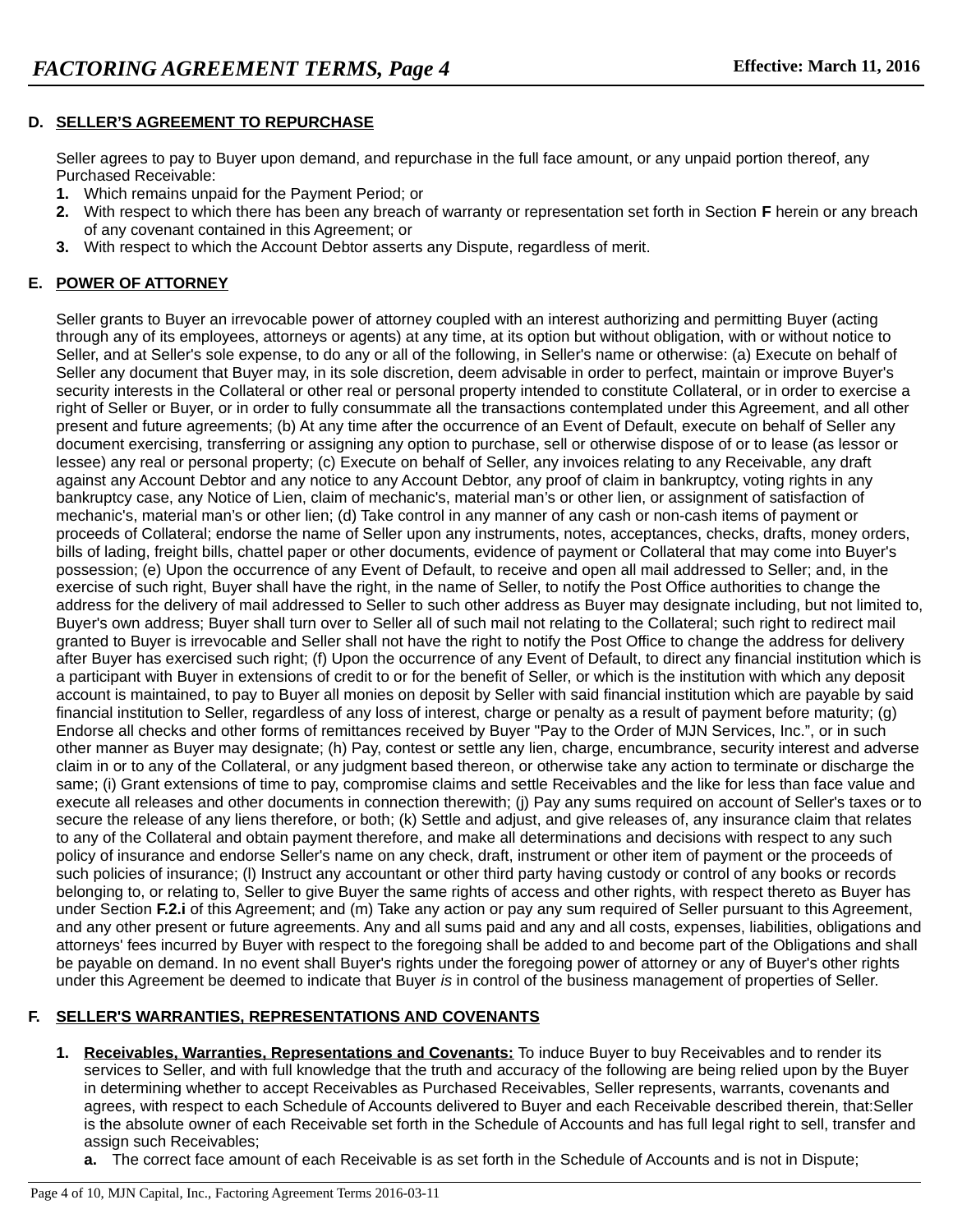- **b.** The payment of each Receivable is not contingent upon the fulfillment of any obligation or contract, past or future, and any and all obligations required of the Seller have been fulfilled as of the date of the Schedule of Accounts;
- **c.** Each Receivable set forth on the Schedule of Accounts is based on the actual sale and delivery of goods and/or services actually rendered on terms not to exceed thirty (30) days, does not represent a sale to a parent, subsidiary or affiliate of Seller, is presently due and owing to Seller, is not past due or in default, has not been previously sold, assigned, transferred, or pledged, is not a consignment sale or bill and hold transaction, and is free of any and all liens, security interests and encumbrances other than liens, security interests or encumbrances in favor of Buyer or any other division of or affiliate of Buyer;
- **d.** There are no defenses, offsets, or counterclaims against any of the Purchased Receivables, and no agreement has been made under which the Account Debtor may claim any deduction or discount, except as otherwise stated in the Schedule of Accounts;
- **e.** Seller has disclosed to Buyer any and all advances received by Seller directly from the Account Debtor, relating to each Receivable set forth in the Schedule of Accounts;
- **f.** At the time that Buyer makes an Advance relating to a Receivable, the Account Debtors set forth in the Schedule of Accounts, are then not insolvent and Seller has no knowledge that the Account Debtors are insolvent or may become insolvent within the Payment Period;
- **g.** Seller shall not take or permit any action to countermand notification to Account Debtors of Buyer's ownership of Purchased Receivables;
- **h.** Seller's failure to comply with the warranty in this Section shall result in the imposition of the Invalid Invoice Fee, as liquidated damages as such damages shall be difficult to calculate or ascertain.
- **2. Additional Warranties Representations and Covenants:** In addition to the foregoing warranties, representations and covenants, to induce Buyer to buy Receivables and to render its services to Seller, Seller hereby represents, warrants, covenants and agrees that:
	- **a.** Seller will not assign, transfer, sell or grant any security interest in any Collateral to any other party, without Buyer's prior written consent;
	- **b.** The Seller's name, form of organization, place of business and the place where the records concerning all receivables herein referred to are kept is set forth at the beginning of this Agreement, and Seller will give Buyer thirty (30) days advance notice in writing if such name, organization, place of business or record keeping is to be changed or a new place of business or record keeping is to be added and shall execute any documents necessary to perfect Buyer's interest in Purchased Receivables and the Collateral;
	- **c.** Seller shall pay its entire gross payroll to employees, and all federal and state taxes, as and when due, including, without limitation, all payroll and withholding taxes and state sales taxes. Upon Buyer's request, Seller agrees to complete, sign and file with the IRS Form 8821, directing the IRS to notify Buyer of any unpaid liens, tax liabilities or other amounts due by Seller to the IRS. Seller authorizes Buyer to pay any funds owing Seller directly to the IRS in satisfaction of monies owed the IRS by Seller;
	- **d.** Seller has not, as of the time Seller delivers to Buyer a Schedule of Accounts, or as of the time Seller accepts any Advance from Buyer, filed a voluntary petition for relief under the United States Bankruptcy Code or had filed against it an involuntary petition for relief;
	- **e.** Seller, if a limited liability company or a corporation is duly organized and or incorporated, and at all times in good standing under the laws of the State Seller was organized or incorporated in, and is duly qualified in all States where such qualification is required;
	- **f.** Seller is duly authorized to enter into this Agreement and to grant the security interest in the Collateral;
	- **g.** Seller is now, and at all times hereafter, the sole and lawful owner of the Collateral, and with the security interest granted to Buyer, the Collateral shall be free and clear of any claims, liens, encumbrances or other interests therein;
	- **h.** All documents, reports, or other writings submitted to Buyer in connection with this Agreement shall be true and correct;
	- **i.** Unless otherwise stated in a separate writing to Buyer, Seller's address set forth in this Agreement is Seller's chief place of business and chief executive office and the location of all of Seller's books and records, and the Collateral. Seller has disclosed to Buyer the locations of all of Seller's other places of business as well as all trade names or styles, trademarks, divisions or other names under which Seller conducts business. Seller shall provide immediate access to Buyer to its business premises or any location where any of the Collateral is stored, in order to inspect the Seller's business operations, the Collateral, or any books, records or computer data which relates to or contains any information concerning the Collateral;
	- **j.** Seller has all required licenses to operate its businesses and transacts business only under its trade names or trade styles disclosed to Buyer;
	- **k.** There are no felonies, liens or judgments against Seller, its owners, members or shareholders;
	- **l.** There is no fact which Seller has not disclosed to Buyer in writing which could materially adversely affect the Collateral, or business or financial condition of the Seller, or which are necessary to disclose in order to keep the foregoing representations from being misleading;
	- **m.** Seller is not in violation of any federal, state or local law;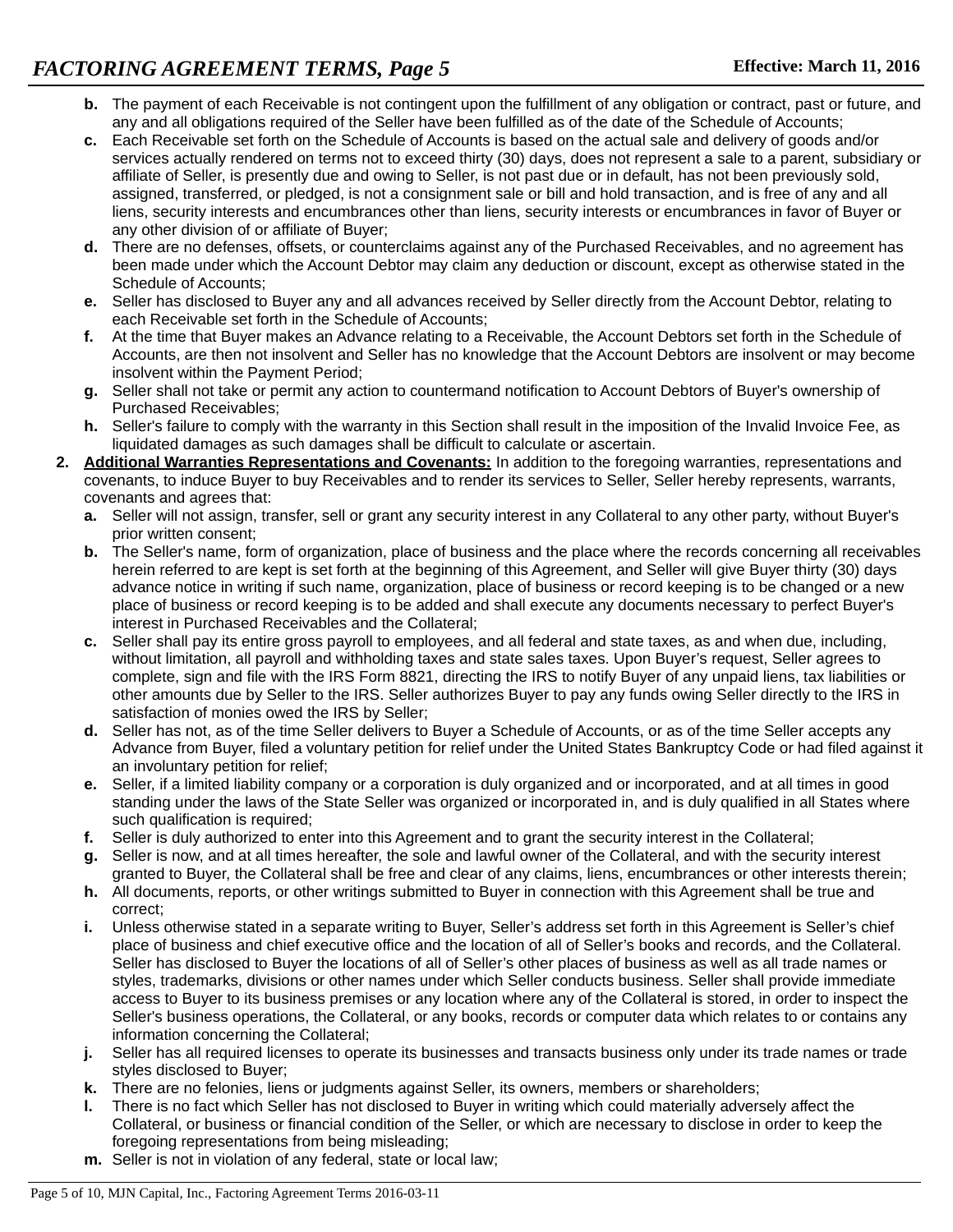- **n.** Seller shall within five (5) business days notify Buyer in writing of any issue which may materially affect the Collateral or Seller's business;
- **o.** Seller shall not sell any of the Collateral or its assets outside the ordinary course of its business;
- **p.** Any change in control or ownership of Seller shall require Buyer's written consent.

## **G. DISPUTES, ADJUSTMENTS**

Seller shall immediately notify Buyer in each instance, of the return, rejection, loss of or damage to merchandise represented by any Receivable, or of any Dispute related to or set off against a Receivable, or of any request for extension of time to pay or request for credit or adjustment, or of any merchandise or services covered thereby or tending in any way to diminish the sum certain payable thereon. In the event any Dispute is asserted by any Account Debtor, Seller shall, subject to Buyer's approval, resolve such Disputes at no cost to Buyer and advise Buyer of an Adjustment, which shall become immediately due and payable to Buyer. Until the disputed Purchased Receivable is repurchased by Seller and the full amount of the Purchased Receivable is paid, Buyer shall remain the absolute owner of any Purchased Receivable which is subject to Adjustment, or repurchase under Section **D** hereof, and any rejected, returned, or recovered personal property, with the right to take possession thereof at any time. At Buyer's option, Seller authorizes Buyer to function as sole cargo claim manager of any and all cargo claims incurred during this Agreement, and to administer and settle such claims as Buyer deems appropriate in connection with goods or services sold by Seller.

## **H. SECURITY INTEREST**

As security and collateral for the Obligations, Seller hereby grants Buyer a continuing security interest in, and assigns to Buyer, all of Seller's right, title and interest in, all now owned and after acquired Accounts, Equipment, Inventory, Financial Assets, Chattel Paper, Electronic Chattel Paper, Letters of Credit, Letters of Credit Rights, General Intangibles, Real Property, Investment Property, Deposit Accounts, Documents, Instruments, Supporting Obligations, Commercial Tort Claims, the Reserve, motor vehicles, all books, records, files and computer data relating to the foregoing, and all proceeds (including insurance proceeds) of the foregoing (the Collateral). Seller hereby authorizes Buyer to file any document it deems necessary to perfect its security interest in the Collateral, including but not limited to UCC-1 financing statements and any applicable amendments or continuation statements. Seller shall perform all acts requested by Buyer to perfect and maintain Buyer's security interest and other rights in the Collateral. Seller agrees to keep the Collateral insured against risk and casualty in an amount equal to its value.

### **I. DEFAULT AND REMEDIES UPON DEFAULT**

**1. Events of Default:** If any one or more of the following events shall occur, any event shall constitute an Event of Default by Seller: (a) Any warranty, representation, statement, report or certificate made or delivered to Buyer by Seller or any of Seller's officers, members, employees or agents now or hereafter is incorrect, false, untrue or misleading in any respect whatever; (b) Seller shall fail to perform or comply with or otherwise shall breach, any other term or condition contained in this Agreement, or any other agreement whether now or hereafter existing between Buyer and Seller; (c) Seller shall fail to pay or perform any other Obligation when due; (d) A material impairment of the prospect of payment or performance of the Obligations or a material impairment of the value of the Collateral or any impairment in the priority of Buyer's security interests; (e) Any event shall arise which may result or actually result in the acceleration of the maturity of the indebtedness of Seller to Others under any loan or other agreement or undertaking now or hereafter existing; (f) Seller shall fail promptly to perform or comply with any term or condition of any agreement now or hereafter existing with any third party resulting in an actual or potential material adverse effect on Seller's business; (g) Any levy, assessment, attachment, seizure, lien or encumbrance for any cause or reason whatsoever, upon all or any part of the Collateral or any other asset of Seller (unless discharged by payment, release or fully bonded against not more than ten (10) days after such event has occurred); (h) Dissolution, termination of existence, insolvency or business failure of Seller, or appointment of a receiver, trustee or custodian, for all or any part of the property of, assignment for the benefit of creditors by, or the commencement of any proceeding by or against Seller under any reorganization, bankruptcy, insolvency, arrangement, readjustment of debt, dissolution or liquidation law or statute of any jurisdiction, now or hereafter in effect; or entry of a court order which enjoins, restrains or in any way prevents Seller from conducting all or any part of its business; or failure to pay any foreign, federal, state or local tax or other debt of Seller; (i) A notice of lien, levy or assessment is filed of record with respect to any of Seller's assets by the United States or any department, agency or instrumentality thereof, or by any state, county, municipal or other governmental agency, or if any taxes or debts now or hereafter owing to anyone or more of them becomes a lien, whether choate or otherwise, upon all or any of the Collateral or any other assets of Seller (other than a lien for real property taxes which are not yet due and payable); (j) Death or insolvency or incompetency of any guarantor of any or all of the Obligations; appointment of a conservator or guardian of the person of any such guarantor; appointment of a conservator, guardian, trustee, custodian or receiver of all or any part of the assets, property or estate of, any such guarantor; revocation or termination of, or limitation of liability upon, any guaranty of any or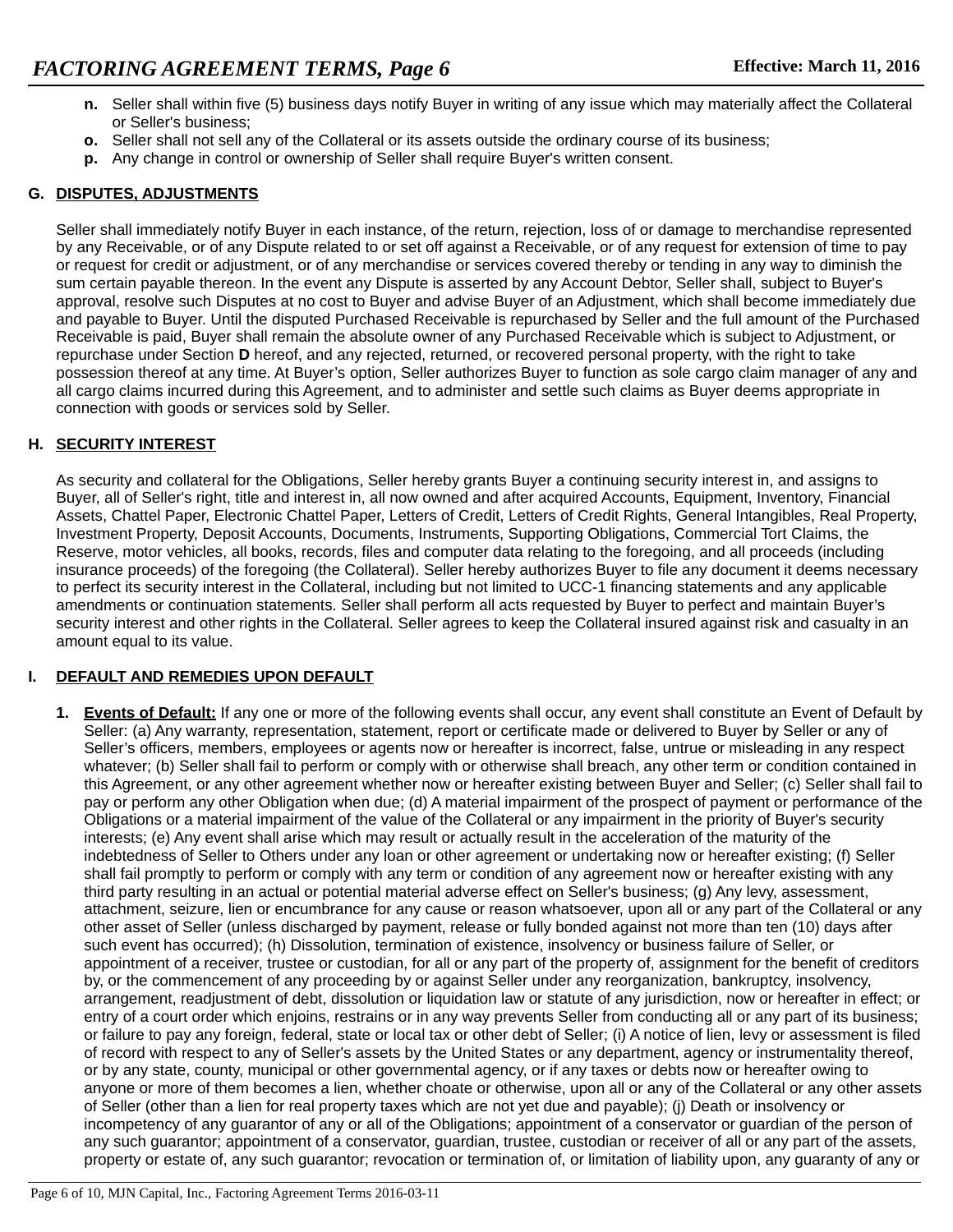all of the Obligations; or commencement of proceedings by or against any guarantor or surety for Seller under any bankruptcy or insolvency law; (k) Seller makes any payment on account of any indebtedness or obligation which has been subordinated to the Obligations or if any person who has subordinated such indebtedness or obligation terminates or in any way limits his subordination agreement; (I) Seller shall generally not pay its debts as they become due or shall enter into any agreement (whether written or oral), or offer to enter into any such agreement, with all or a significant number of its creditors regarding any moratorium or other indulgence with respect to its debts or the participation of such creditors or their representatives in the supervision, management or control of the business of Seller; (m) Seller shall conceal, remove or permit to be concealed or removed any part of its property, with intent to hinder, delay or defraud its creditors, or make or suffer any transfer of any of its property which may be fraudulent under any bankruptcy, fraudulent conveyance or similar law, or shall make any transfer of its property to or for the benefit of any creditor at a time when other creditors similarly situated have not been paid; (n) any change in ownership or control of Seller; or (o) Buyer at any time, acting in good faith and in a commercially reasonable manner, deems itself insecure.

- **2. Remedies:** Upon the occurrence of any Event of Default, and at any time thereafter, Buyer, at its option, and without notice or demand of any kind (all of which are hereby expressly waived by Seller) may do any one or more of the following: (a) Cease advancing money or extending credit to or for the benefit of Seller under this Agreement, and any other document or agreement; (b) Accelerate and declare all or any part of the Obligations to be immediately due, payable, and performable, notwithstanding any deferred or installment payments allowed by any instrument evidencing or relating to any Obligation; (c) Take possession of any or all of the Collateral wherever it may be found, and for that purpose Seller hereby authorizes Buyer without judicial process to enter onto any of the Seller's premises, without hindrance to search for, take possession of, keep, store, or remove any of the Collateral and remain on such premises or cause a custodian to remain thereon in exclusive control therefore without charge for so long as Buyer deems necessary in order to complete the enforcement of its rights under this Agreement or any other agreement; provided, however, that should Buyer seek to take possession of any or all of the Collateral by Court process or through a receiver, Seller hereby irrevocably waives: (i) any bond and any surety or security relating thereto required by any statute, court rule or otherwise as an incident to such possession; (ii) any demand for possession prior to the commencement of any suit or action to recover possession thereof; and (iii) any requirement that Buyer retain possession of and not dispose of any such Collateral until after trial or final judgment; (d) Require Seller to assemble any or all of the Collateral and make it available to Buyer at a place or places to be designated by Buyer which is reasonably convenient to Buyer and Seller, and to remove the Collateral to such locations as Buyer may deem advisable; (e) place a receiver in exclusive control of Seller's business and/or any or all of the Collateral, in order to assist Buyer in enforcing its rights and remedies; (f) Sell, ship, reclaim, lease or otherwise dispose of all or any portion of the Collateral in its condition at the time Buyer obtains possession or after further manufacturing, processing or repair; at anyone or more public and/or private sale(s) (including execution sales); in lots or in bulk; for cash, exchange for other property or on credit; and to adjourn any such sale from time to time, without notice other than oral announcement at the time scheduled for sale. Buyer shall have the right to conduct such disposition on Seller's premises without charge for such time or times as Buyer deems fit, or on Buyer's premises, or elsewhere and the Collateral need not be located at the place of disposition. Buyer may directly or through any affiliated company purchase or lease any Collateral at any such public disposition and, if permissible under applicable law, at any private disposition. Any sale or other disposition of Collateral shall not relieve Seller of any liability Seller may have if any Collateral is defective as to title or physical condition at the time of sale; (g) Demand payment of, and collect any Accounts, Instruments, Chattel Paper, Supporting Obligations and General Intangibles comprising part or all of the Collateral; or (h) Demand and receive possession of any of Seller's federal and state income tax returns and the books, records and accounts utilized in the preparation thereof or referring thereto. Any and all attorneys' fees, expenses, costs, liabilities and obligations incurred by Buyer with respect to the foregoing shall be added to and become part of the Obligations, shall be due on demand, and shall bear interest at a rate equal to 18% per annum or the highest rate allowed by law, whichever is greater.
- **3. Application of Proceeds:** The proceeds received by Buyer from the disposition of or collection of any of the Collateral shall be applied to such extent and in such manner as Buyer shall determine, in its sole discretion. If any deficiency shall arise, Seller shall remain liable to Buyer therefore. In the event that, as a result of the disposition of any of the Collateral, Buyer directly or indirectly enters into a credit transaction with any third party, Buyer shall have the option, exercisable at any time, in its sole discretion, of either reducing the Obligations by the principal amount of such credit transaction or deferring the reduction thereof until the actual receipt by Buyer of good funds therefore from such third party.
- **4. Online Access:** Upon an Event of Default, all of Seller's rights and access to any online internet services that Buyer makes available to Seller shall be provisional pending Seller's curing of all such Events of Default. During such period of time, Buyer may limit or terminate Seller's access to online services. Seller acknowledges that the information Buyer makes available to Seller through online internet access, both before and after an Event of Default, constitutes and satisfies any duty to respond to a request for accounting or request regarding a statement of account that is referenced in the UCC.
- **5. Standards of Commercial Reasonableness:** After an Event of Default, the parties acknowledge that it shall be presumed commercially reasonable and Buyer shall have no duty to undertake to collect any Account, including those in which Buyer receives information from an Account Debtor that a Dispute exists. Furthermore, in the event Buyer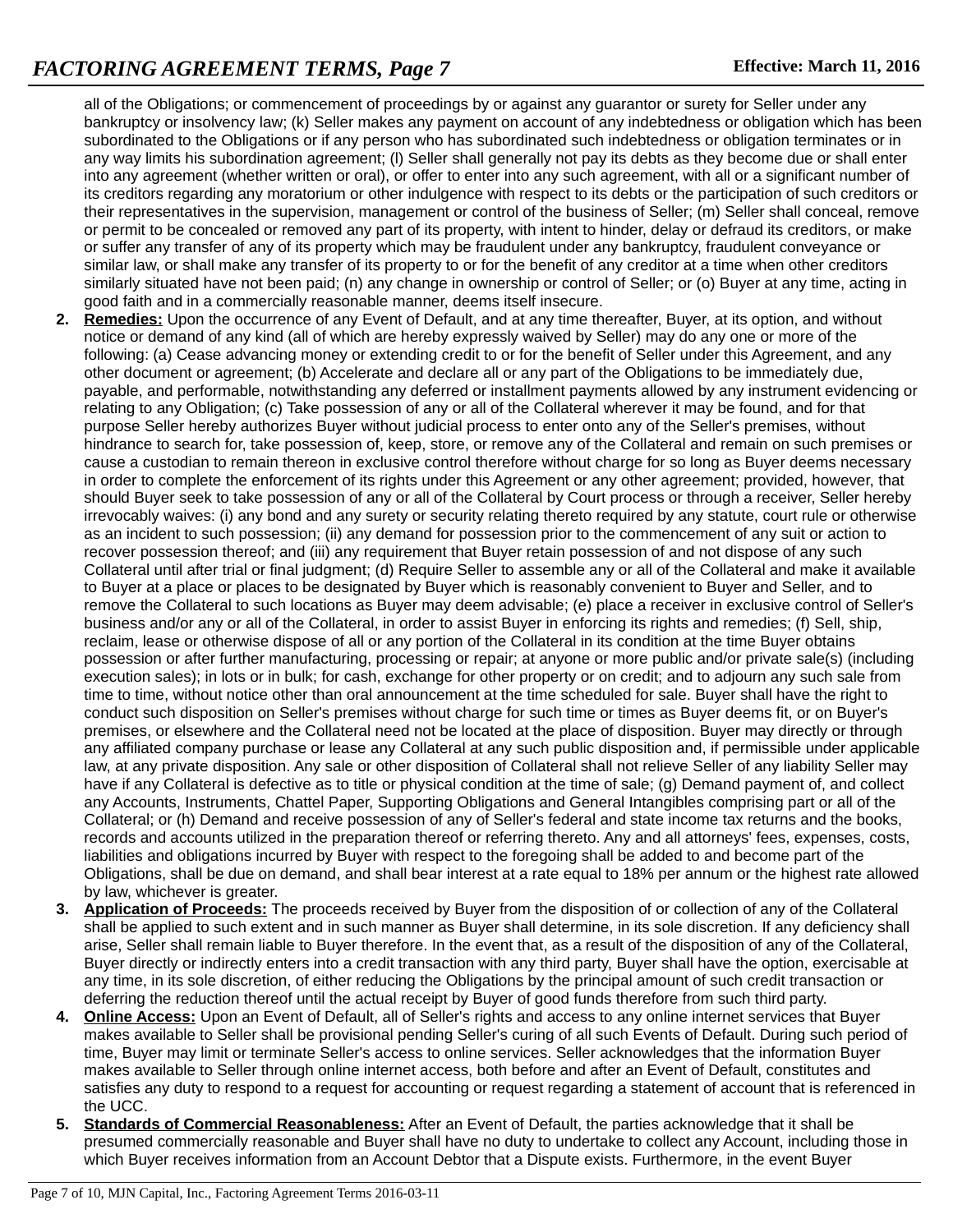undertakes to collect or enforce an obligation of an Account Debtor or any other person obligated on the Collateral and ascertains that the possibility of collection is outweighed by the likely costs and expenses that will be incurred, Buyer may at any such time cease any further collection efforts and such action shall be considered commercially reasonable. Before Seller may, under any circumstances, seek to hold Buyer responsible for taking any commercially unreasonable action, Seller shall first notify Buyer in writing, of all of the reasons why Seller believes Buyer has acted in any commercially unreasonable manner and advise Buyer of the action that Seller believes Buyer should take.

**6. Remedies Cumulative:** In addition to the rights and remedies set forth in this Agreement, Buyer shall have all the other rights and remedies accorded a secured party under the UCC and under any and all other applicable laws and in any other instrument or agreement now or hereafter entered into between Buyer and Seller and all of such rights and remedies are cumulative and none is exclusive. Exercise or partial exercise by Buyer of one or more of its rights or remedies shall not be deemed an election, nor bar Buyer from subsequent exercise or partial exercise of any other rights or remedies. The failure or delay of Buyer to exercise any rights or remedies shall not operate as a waiver thereof, but all rights and remedies shall continue in full force and effect until all of the Obligations have been fully paid and performed.

# **J. EFFECTIVENESS, TERM**

This Agreement shall only become effective upon execution and delivery by Seller and acceptance by Buyer and, unless earlier terminated as provided in this Agreement, shall continue in full force and effect for the Initial Term set forth in the Factoring Agreement made a part of this Agreement and shall be deemed automatically renewed for successive twelve (12) month periods. Unless earlier terminated as provided in this Agreement, all Obligations shall be due and payable in full at the expiration of the last renewal term. This Agreement may be terminated prior to the end of the Initial Term or any renewal term (each, a Term) as follows: (a) Seller may terminate this Agreement at the end of the Term without payment of an Early Termination Fee, provided Seller gives at least thirty (30) days written notice prior to the end of the Initial Term or any renewal term; (b) Seller may terminate this Agreement at any time after giving Buyer at least thirty (30) days prior written notice and paying Buyer an Early Termination Fee equal to one half of one percent (0.50%) of the Maximum Credit multiplied by the number of months remaining in the then-current Term (the Early Termination Fee). Any partial month remaining in such Term shall constitute a full month for the purpose of calculating the Early Termination Fee. Any such termination shall be effective upon payment to Buyer in full of all Obligations, including the Early Termination Fee; and (c) Buyer may terminate this Agreement without notice for any reason. Upon any such termination, all Obligations shall be immediately due and payable in full. If Buyer terminates this Agreement following the occurrence of an Event of Default under **I.1**, then in addition to all of the Obligations, the Early Termination Fee shall also be due and payable in full. In recognition of the Buyer's right to have its attorneys' fees and other expenses incurred in connection with this Agreement secured by the Collateral, notwithstanding payment in full of all Obligations by Seller, Buyer shall not be required to record any terminations or satisfactions of any of Buyer's liens on the Collateral unless and until Seller has executed and delivered to Buyer a general release in a form acceptable to Buyer. Seller understands that this Section constitutes a waiver of its rights under Section 9-315 of the UCC. Notwithstanding the foregoing, any termination of this Agreement shall not affect Buyer's security interest in the Collateral and Buyer's ownership of the Purchased Receivables, and this Agreement shall continue to be effective, and Buyer's rights and remedies hereunder shall survive such termination, until all transactions entered into and Obligations incurred hereunder or in connection herewith have been completed and satisfied in full.

### **K. PARTICIPATIONS, ASSIGNMENTS**

Seller understands that Buyer may from time to time transfer and assign its rights under this Agreement to one or more assignees. Seller hereby consents to these transfers and assignments by Buyer to one or more assignees. Seller hereby consents that any such assignee may exercise the rights of the Buyer hereunder. Seller further hereby consents and acknowledges that any and all defenses, claims or counterclaims that it may have against the Buyer shall be limited to, and may only be brought against Buyer and may not extend to any assignee, including, but not limited to, the funding obligations. Seller and Buyer intend that any and all direct or indirect assignees of the Buyer of the type set forth above shall be the third party beneficiaries of this Agreement.

# **L. GENERAL**

**1. Notices:** Any Written Notice to be given under this Agreement will be in writing addressed to the respective party at the address set forth in this Agreement and will be personally served, telecopied, e-mailed, or sent by United Parcel Service, Federal Express or United States mail, and will be deemed to have been given: (a) if delivered in person, when delivered; (b) if delivered by telecopy or e-mail, on the date of transmission if transmitted on a business day before 4:00 p.m. (Mountain Time) or, if not, on the next succeeding business day; (c) if delivered by United Parcel Service or Federal Express, when delivered; or (d) if by U.S. Mail, four (4) business days after depositing in the United States mail, with postage prepaid and properly addressed. If there is more than one Seller, notice to any shall constitute notice to all; if Seller is a corporation, partnership or limited liability company, the service upon any member of the Board of Directors,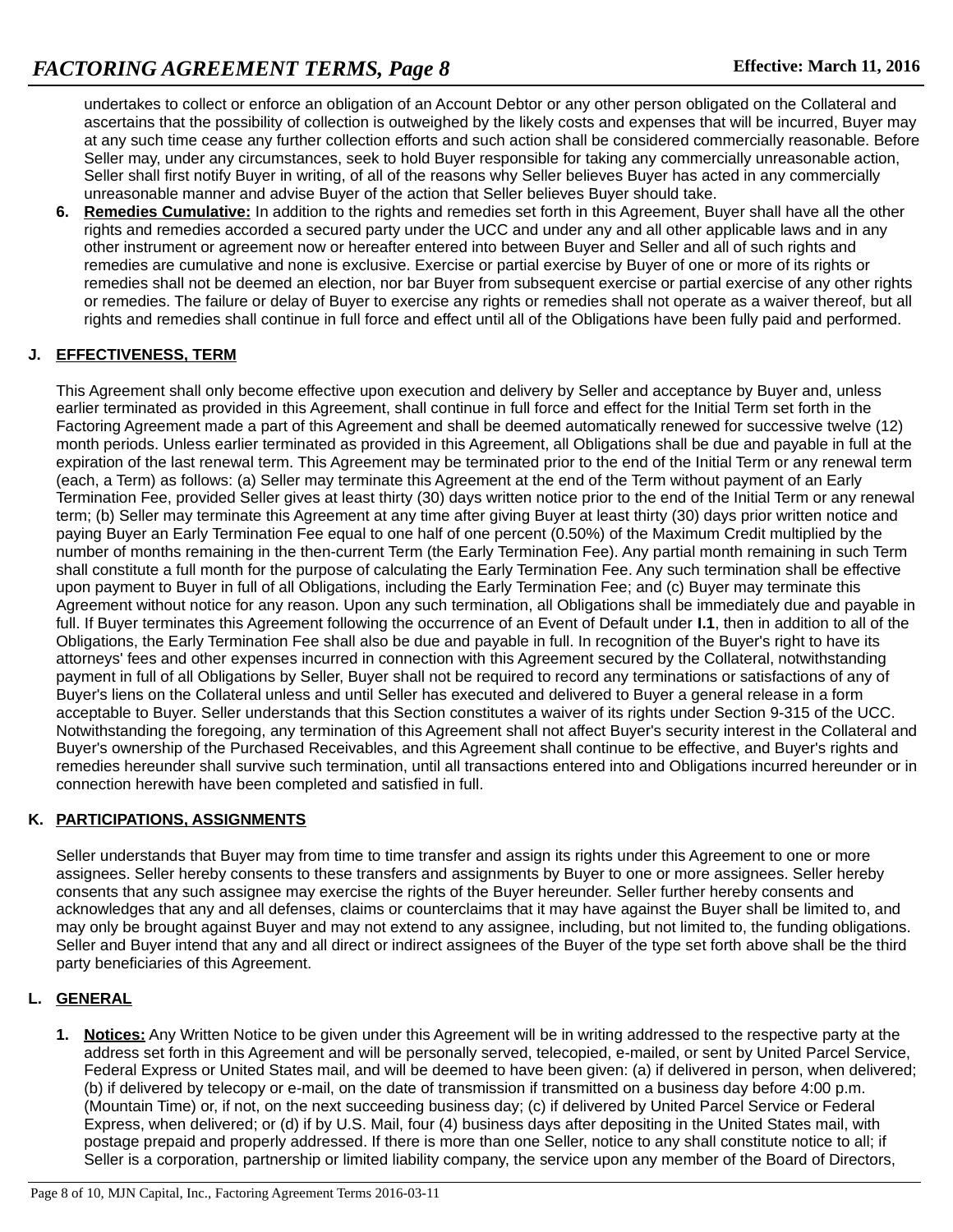general partner, managing member, officer, employee or agent shall constitute service upon Seller.

- **2. Payment in Full Checks:** Seller authorizes Buyer to accept, endorse and deposit on behalf of Seller any checks tendered by an Account Debtor "in full payment" of its obligation to Seller. Seller shall not assert against Buyer any claim arising there from, irrespective of whether such action by Buyer affects an accord and satisfaction of Seller's claims, under Section 3-311 of the UCC.
- **3. Indemnity:** Seller hereby indemnifies and holds Buyer and its affiliates, and their respective employees, attorneys and agents (each, an Indemnified Person), harmless from and against any and all suits, actions, proceedings, claims, damage, losses, liabilities and expenses of any kind or nature whatsoever (including attorney's fees and disbursements and other costs of investigation or defense, including those incurred upon any appeal) which may be instituted or asserted against or incurred by any such Indemnified Person as the result of any financial accommodation having been extended, suspended or terminated under this Agreement or any other agreement or with respect to the execution, delivery, enforcement, performance and administration of, or in any other way arising out of or relating to this Agreement or any other agreement, and any actions or failures to act with respect to any of the foregoing. No Indemnified Person shall be responsible or liable to Seller or any other party for indirect, punitive, exemplary or consequential damages which may be alleged as a result of any financial accommodation having been extended, suspended or terminated under this Agreement or any other agreement or as a result of any other transaction contemplated hereunder or there under.
- **4. Attorneys' Fees and Costs:** Seller shall forthwith pay to Buyer the amount of all actual attorneys' fees and all filing, recording, publication, collection, search and other costs incurred by Buyer under and pursuant to this Agreement, or any other present or future agreement, or in connection with any transaction contemplated hereby or thereby, or with respect to the Collateral or the defense or enforcement of Buyer's interests (whether or not Buyer files a lawsuit against Seller), including, without limitation, charges of auditors, set-up charges, bank charges, and all office and other expenses and costs. Without limiting the generality of the foregoing, Seller shall, with respect to each and all of the foregoing, pay all actual attorneys' fees and costs Buyer incurs in order to: obtain legal advice; enforce or seek to enforce any of its rights; prosecute action against, or defend actions by Account Debtors; commence, intervene in, respond to, or defend any action or proceeding; initiate any complaint to be relieved of the effect of the automatic stay in bankruptcy in order to commence or continue any foreclosure or other disposition of the Collateral; file or prosecute a claim or right in any action or proceeding, including, but not limited to, any probate claim, bankruptcy claim, third-party claim, secured creditor claim or reclamation complaint, examine, audit, count, test, copy, or otherwise inspect any of the Collateral or any of Seller's books and records; or protect, obtain possession of, lease, dispose of, or otherwise enforce any security interest in or lien on the Collateral or represent Buyer in any litigation with respect to Seller's affairs. In the event Buyer brings any lawsuit against Seller predicated on a breach of this Agreement, or in any manner relates to this Agreement, Buyer shall be entitled to recover its costs and attorney's fees, including, but not limited to, attorneys' fees and costs incurred in the enforcement of, execution upon or defense of any order, decree, award or judgment. All attorneys' fees and costs to which Buyer may be entitled pursuant to this Section shall immediately become part of Seller's Obligations and shall be due on demand.
- **5. Limited Liability:** Buyer shall have no liability hereunder for any losses or damages (including indirect, special or consequential damages) that result from, any malfunction, failure or interruption of any communications facilities including the Internet, labor difficulties or any other cause beyond Buyer's control. Damages arising from accounting errors with respect to Seller's account with Buyer shall be limited to a refund to Seller for the amount of the error.
- **6. Benefit of Agreement:** The provisions of this Agreement shall be binding upon and inure to the benefit of the respective successors, assigns, heirs, beneficiaries and representatives of the parties hereto; provided, however, that Seller may not assign or transfer any of its rights under this Agreement without the prior written consent of Buyer, and any prohibited assignment shall be void. No consent by Buyer to any assignment shall relieve Seller or any guarantor from their liability for the Obligations. Without limiting the generality of the foregoing, all rights and benefits of Buyer under this Agreement may be exercised by any institution with which Buyer maintains any rediscount, factoring or other relationship and by any other person or entity designated by Buyer.
- **7. Joint and Several Liability:** The liability of each Seller shall be joint and several and the compromise of any claim with, or the release of, any Seller shall not constitute a compromise with, or a release of, any other Seller.
- **8. General Waivers:** The failure of Buyer at any time or times hereafter to require Seller strictly to comply with any of the provisions, warranties, terms or conditions of this Agreement or any other present or future instrument or agreement between Seller and Buyer shall not waive or diminish any right of Buyer thereafter to demand and receive strict compliance therewith and with any other provision warranty, term and condition; and any waiver of any default shall not waive or affect any other default, whether prior or subsequent thereto and whether of the same or of a different type. None of the provisions, warranties, terms or conditions of this Agreement or other instrument or agreement now or hereafter executed by Seller and delivered to Buyer shall be deemed to have been waived by any act or knowledge of Buyer or its agents or employees, but only by a specific written waiver signed by an officer of Buyer and delivered to Seller. Seller waives any and all notices or demands which Seller might be entitled to receive with respect to this Agreement, or any other agreement by virtue of any applicable law. Seller hereby waives demand, protest, notice of protest and notice of default or dishonor, notice of payment and nonpayment, release, compromise, settlement, extension or renewal of any commercial paper, instrument, Account, general intangible, document or guaranty at any time held by Buyer on which